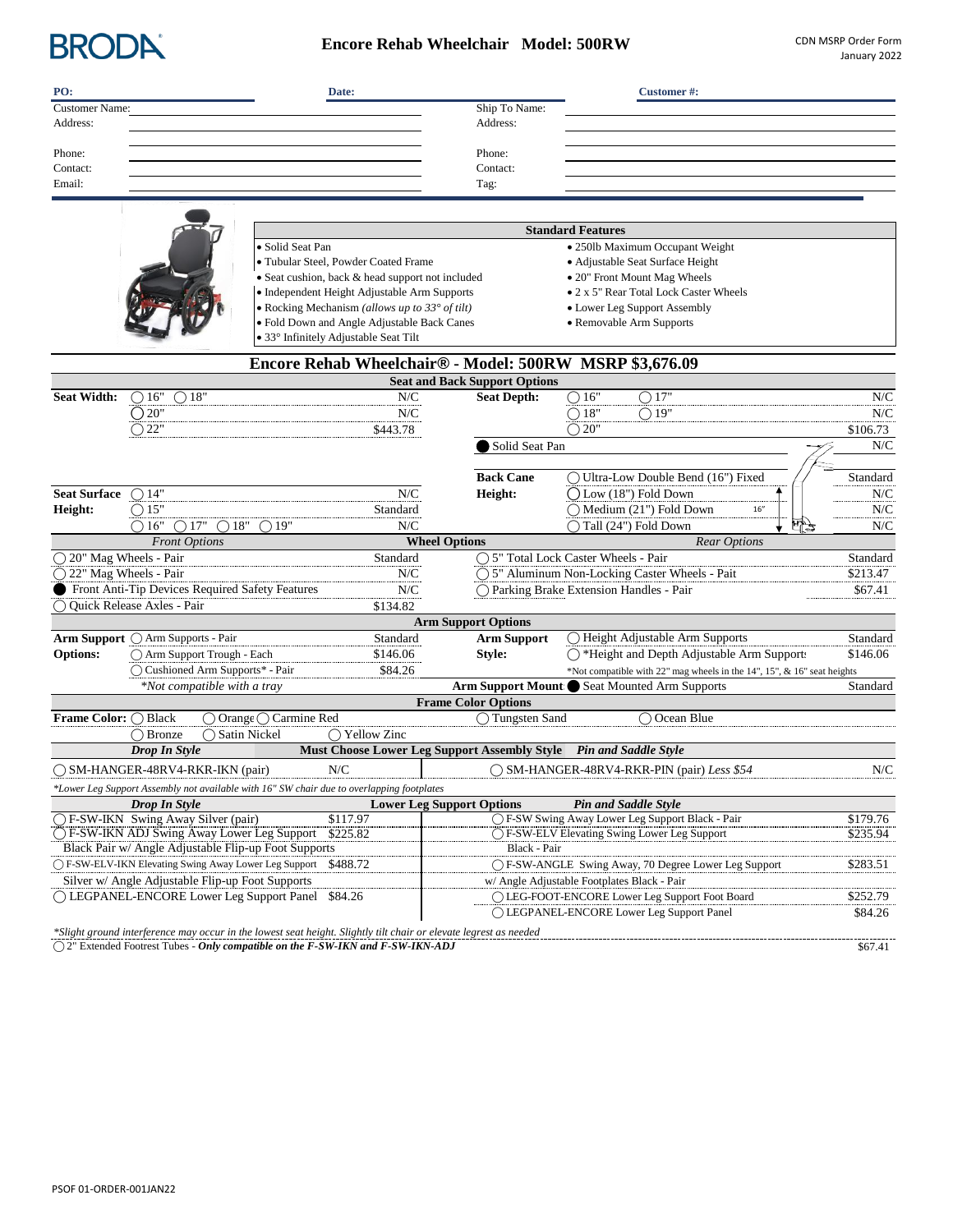

|                            | <b>Knee-to-Heel Range</b>                                               |         |                                        |  |  |
|----------------------------|-------------------------------------------------------------------------|---------|----------------------------------------|--|--|
| <b>Front Rigging Model</b> | <b>Description</b>                                                      | Minimum | Maximum                                |  |  |
|                            | Range Adjusts in 1" increments                                          |         |                                        |  |  |
| <b>F-SW-IKN</b>            | 70° Drop-in, silver                                                     | 13"     | 17"<br>(19" with optional<br>extender) |  |  |
| F-SW-IKN-ADJ               | 70° Drop-in w/<br>angle adjustable<br>footplates, black                 | 13"     | 17"<br>(19" with optional<br>extender) |  |  |
|                            | Range Adjusts in 3/4" increments                                        |         |                                        |  |  |
| F-SW                       | 70° Pin & Saddle,<br>11"<br>black                                       |         | 14"                                    |  |  |
| <b>F-SW-ANGLE</b>          | 70 <sup>°</sup> Pin & Saddle w<br>angle adjustable<br>footplates, black | 11"     | 14.75"                                 |  |  |
| <b>F-SW-ELV</b>            | Pin & Saddle,<br>elevating, black                                       | 15.25"  | 18.25"                                 |  |  |
| <b>F-SW-ELV-ANG</b>        | Pin & Saddle,<br>elevating w/ angle<br>adjustable<br>footplates, black  | 15.25"  | 18.25"                                 |  |  |
|                            | Infinite Range Adjustments                                              |         |                                        |  |  |
| F-SW-ELV-IKN               | Drop-in, elevating<br>w/ angle<br>adjustable<br>footplates, silver      | 13"     | 20"                                    |  |  |

"IKN" footrests are compatible with IKON 40, Encore Pedal, Encore Rehab, and Comfort Rehab Wheelchairs All other footrests are compatible with all Pedal and Rehab Wheelchairs

|                            |                                                                         |                                                                      | <b>Common Accessories</b>                                                                |          |
|----------------------------|-------------------------------------------------------------------------|----------------------------------------------------------------------|------------------------------------------------------------------------------------------|----------|
| <b>Pelvic Belts:</b>       | $\bigcap$ S-BELT                                                        | Pelvic Belt                                                          | ○ Ctr Buckle ◯ Side Buckle                                                               | \$57.87  |
|                            | $\bigcap$ S-BELT-A                                                      | Pelvic Belt Auto Buckle                                              | ◯ Ctr Buckle ◯ Side Buckle                                                               | \$57.87  |
|                            | $\bigcirc$ S-BELT-587V3                                                 | Pelvic Belt Grommet Mount                                            | ◯ Ctr Buckle ◯ Side Buckle                                                               | \$57.87  |
| Trays:                     | $\bigcap$ TRAY-ABS                                                      | Tray ABS with Strap                                                  | $\bigcap$ Sewn Straj $\bigcap$ Grey $\bigcap$ Black                                      | \$341.38 |
|                            | ◯ TRAY-ABS-OVR                                                          | Tray ABS with Strap (24" - 28" width)                                | ◯ Black Only                                                                             | \$491.81 |
|                            | ◯ TRAY-CLEAR                                                            | Trav Clear with Strap                                                | $\bigcap$ Sewn Tray Strap                                                                | \$352.95 |
|                            | ◯ TRAY-HALF                                                             | Half Tray (side specific)(with upper side pad)                       | $\bigcap$ Black<br>$\bigcirc$ Grey                                                       | \$468.67 |
|                            | ◯ TRAY-COVER                                                            | Tray ABS Cushion Cover                                               |                                                                                          | \$173.59 |
| Other:                     | $\bigcap$ IV-POLE                                                       |                                                                      | IV Pole & Holder (includes mounting bracket) - $\bigcirc$ Front or $\bigcirc$ Rear Mount | \$109.94 |
|                            | $\bigcirc$ 02-HOLDER                                                    |                                                                      | O2 Holder (includes mounting bracket) - $\bigcap$ Front or $\bigcap$ Rear Mount          | \$185.16 |
|                            | $\bigcap$ STABIL-FR                                                     | Rear Stabilizer Frame                                                |                                                                                          | \$98.36  |
|                            |                                                                         |                                                                      | <b>Common Cushion Upgrades</b>                                                           |          |
| <b>Positioning:</b>        | $\bigcirc$ SR                                                           | Side Reduction Cushions - Pair                                       |                                                                                          | \$109.94 |
|                            |                                                                         |                                                                      | <b>Matrx<sup>®</sup> Seating Series</b>                                                  |          |
|                            |                                                                         |                                                                      |                                                                                          |          |
|                            |                                                                         |                                                                      | <b>Matrx® Seat Cushions</b>                                                              |          |
|                            |                                                                         |                                                                      | For Correct Fit: Cushion Size Should Match Selected Chair Seat Dimensions                |          |
| <b>Seat Cushion Depth:</b> | ()16"                                                                   | $\bigcirc$ 18"<br>$\bigcirc$ 20"                                     | $\bigcap$ 22" (Only available w/PS Cushion)                                              |          |
|                            |                                                                         |                                                                      |                                                                                          |          |
| <b>Seat Cushion Width:</b> | $\bigcirc$ 16"                                                          | 18"<br>$\bigcirc$ 20"<br>$\left(\begin{array}{c}1\end{array}\right)$ | $\bigcirc$ 22"<br><b>Seat Cushion Width:</b>                                             |          |
|                            |                                                                         | ◯ Libra - Recommended for highest risk of or existing skin breakdown | \$745 C Libra-Recommended for highest risk of or existing skin breakdown                 | \$1,025  |
|                            | $\bigcirc$ Vi - Recommended for moderate to high risk of skin breakdown |                                                                      | $$624$ $\bigcirc$ Vi - Recommended for moderate to high risk of skin breakdown           | \$681    |
|                            |                                                                         | ) PSP - Recommended for moderate to high risk of skin breakdown      | \$645                                                                                    |          |
|                            | ◯ PS - Recommended for low to moderate risk of skin breakdown           |                                                                      | \$569 O PS - Recommended for low to moderate risk of skin breakdown                      | \$975    |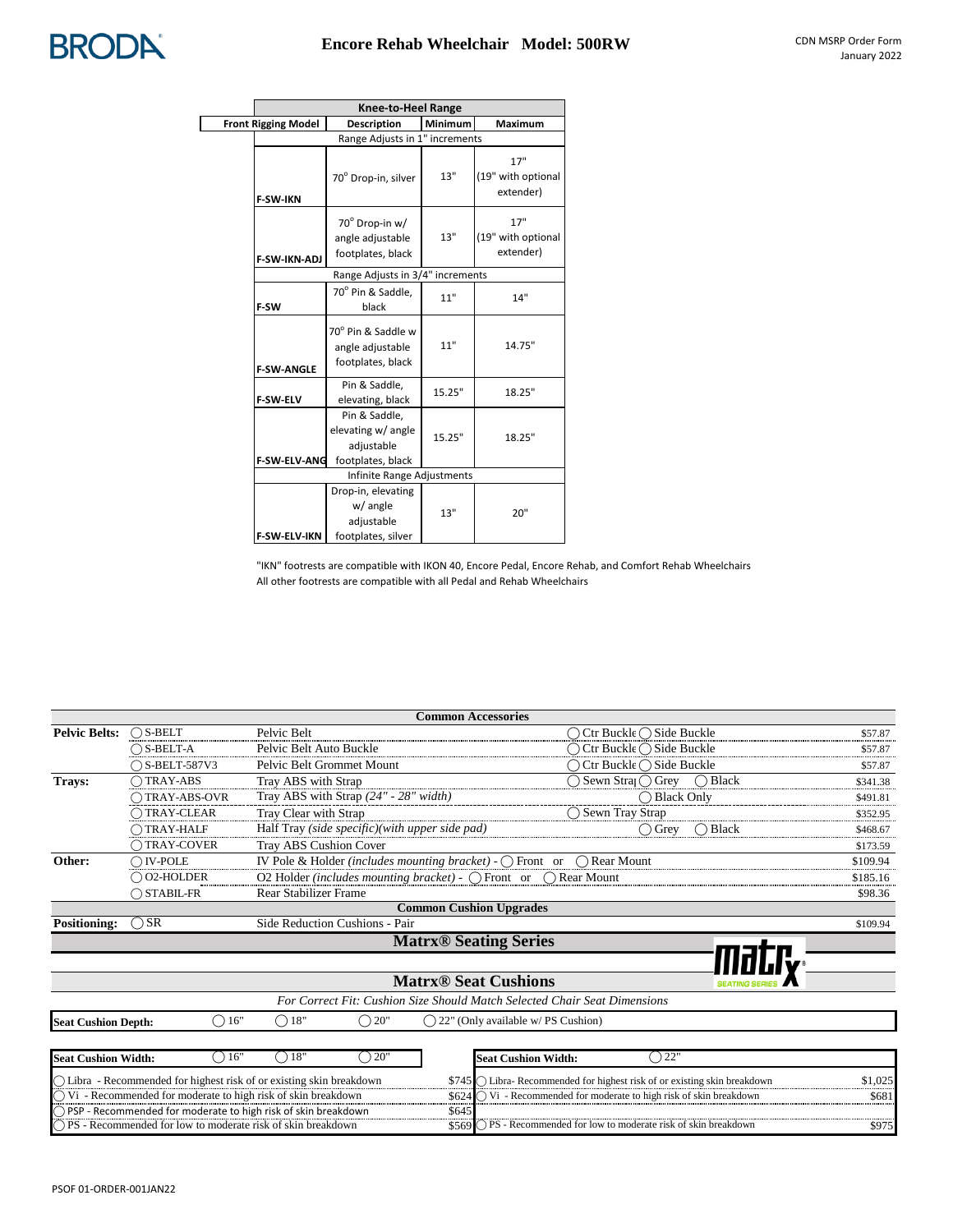## **RRC**

| Libra<br><b>Cushion</b> | Libra Fluid Supplement       |      | $\bigcap$ Pelvic Obliquity Kit<br><b>Accessories:</b> |                             |                 |                  | \$85              |
|-------------------------|------------------------------|------|-------------------------------------------------------|-----------------------------|-----------------|------------------|-------------------|
| <b>Accessories:</b>     | ◯ Libra 1" Hemi Wedge        |      |                                                       |                             |                 |                  |                   |
|                         | Libra 1" Anterior Seat Wedge |      | \$202 Cushion Rigidizer:                              |                             | 16" Depth       | 18" Depth        | $20''/22''$ Depth |
|                         | Libra Tapered Wedge Left     | \$85 | <b>All Cushions</b>                                   | $16"$ Width $\bigcap$ \$115 |                 | $\bigcirc$ \$115 | $\bigcirc$ \$115  |
|                         | ◯ Libra Tapered Wedge Right  | \$85 |                                                       | 18" Width $\bigcap$ \$115   |                 | $\bigcap$ \$115  | $\bigcirc$ \$115  |
|                         | Libra Abductor               | \$85 |                                                       | 20" Width                   | $\bigcap$ \$115 | $\bigcirc$ \$115 | $\bigcirc$ \$115  |
|                         |                              |      |                                                       | 22" Width                   | N/A             | $\bigcap$ \$115  | $\bigcirc$ \$115  |

**Back Height:**  $\bigcirc$  16"  $\bigcirc$  18"*(excludes PB & PB Deep* $\bigcirc$  20" **Back Width: ⃝** 16" **⃝** 18" **⃝** 20" **Back Width: ⃝** 22" O E2 - Recommended for users seeking optimal immersion and airflow \$965 ◯ Elite TR - Recommended for tilt in space & recline applications \$1,151<br>CE2 Deep Recommended for users seeking optimal immersion w/ contoured suppor  $\bigtriangledown$  E2 Deep Recommended for users seeking optimal immersion w/ contoured support needs \$1,125  $\bigcirc$  Elite - Recommended for more active users \$1,051 \$1,051 ⃝ Elite TR - Recommended for tilt in space & recline applications \$866 ⃝ Elite Deep - Recommended for active users with contoured support \$1,095 ⃝ Elite - Recommended for more active users \$766 **Matrx Back** ⃝ Air Force N/C Onlie Deep - Recommended for active users with contoured support needs 5918 **Military** ∴ Army Military ∴ Army N/C OF B - Recommended for less active users seeking comfort **5734** Service 
STOS Service 
STOS PERITY COMMENT COMMENT SERVICE 
STOP BOER SERVICE 
STOP BOER SERVICE 
STOP BOER SERVICE 
STOP BOER SERVICE 

STOP SERVICE 

STOP ⃝ PB Deep - Recommended for less active users seeking comfort & support \$892 **Decals:** ⃝ Navy N/C O E2 Fixed Lateral Supports 6.5"Hx5"L (Pair) \$385 **Privacy Flap** O 16" Width Small Privacy Flap \$53 S85 Accessories: <u>O 18" Width Medium Privacy Flap \$53</u><br>
<u>S75</u> C 20" Width Large Privacy Flap \$53 Q E2 Contoured Backbone Lumbar/PSIS Support \$75 375 375 320" Width Large Privacy Flap Q E2 PostureFlex Abdominal Support 7"Hx20"-32"L  $$295$   $\bigcirc$  22" Width Extra Large Privacy Flap \$53 Quad Release Tab for PostureFlex  $\frac{335}{335}$  **Lateral**  $\frac{635}{\sqrt{2}}$  Elite Back Fixed Laterals 5"Hx7.5"L \$116 ⃝ E2 Infection Control Slipcover \$95 ⃝ Elite Back Swing Away Lateral Hardware \$243 **E25 Accessories:**  $\overline{O}$  Swing Away Lateral Pad (Each) 4.25"Hx6.5 \$122 ⃝ Infection Control Slipcover for Matrx Cushions \$95 **Head Support Mounting:**  $\bigcirc$  Elan Head Support Hardware - Required with Selection of Head Support **\$285** S285 **Choose One**  $\bigcirc$  Loxx Head Support Hardware - Required with Selection of Head Support \$275 **Support Options:** ⃝ Head Support Cushion ⃝ 10" ⃝ 14" \$310  $\bigcirc$  Head Support 4 Point Cushion  $\bigcirc$  9" x 7"  $\bigcirc$  11" x 10" \$448  $\bigcirc$  Headband with 4 Point Cushion  $\bigcirc$  Small  $\bigcirc$  Large  $\qquad$  \$610 **Additional Options: Lateral Back C** E2 Infection Control Slipcover<br> **ipcovers:** C E2 Deep Infection Control Slipcover **Slipcovers: Matrx® Headrest Matrx® Backs** *For Correct Fit: Back Size Should Match Selected Chair Seat Dimensions* **E2 Back**  Accessories: **QE2** Chest Harness Interface **Privacy Flap Accessories:**

**Delivery Instructions or Special Requests:**

Total: \$

**Accessorial Services:** Each with an additional charge, are available to accommodate the delivery needs of Broda customers and/or the needs of a shipment's final delivery location. **To ensure a seamless delivery of each Broda order,** 

| any accessorial services needed to deliver are requested when an order is submitted to Broda.                                       |
|-------------------------------------------------------------------------------------------------------------------------------------|
| ◯ Lift Gate Service: Delivery is made with a lift gate trailer that moves the shipment from trailer level to ground level           |
| $\bigcap$ Residential Delivery Service: Delivery to a residential location                                                          |
| $\bigcap$ <b>Notification Before Delivery:</b> Contact is requested to the Consignee by the Carrier PRIOR to shipment delivery      |
| $\bigcap$ Inside Delivery Service: Movement of the shipment beyond the unloading position, i.e. move closer to a door, inside a     |
| building, upstairs, down a hall, etc. Price is specific per order, based on the customer's inside delivery needs                    |
| ◯ Limited Access Service: Delivery locations that are not open to the walk-in public, during normal business houses. Mon-Fri. 8a-5p |
| Expedited delivery is available by customer request at the time of order, which is priced per order and is based on the             |

*delivery location and level of service.*